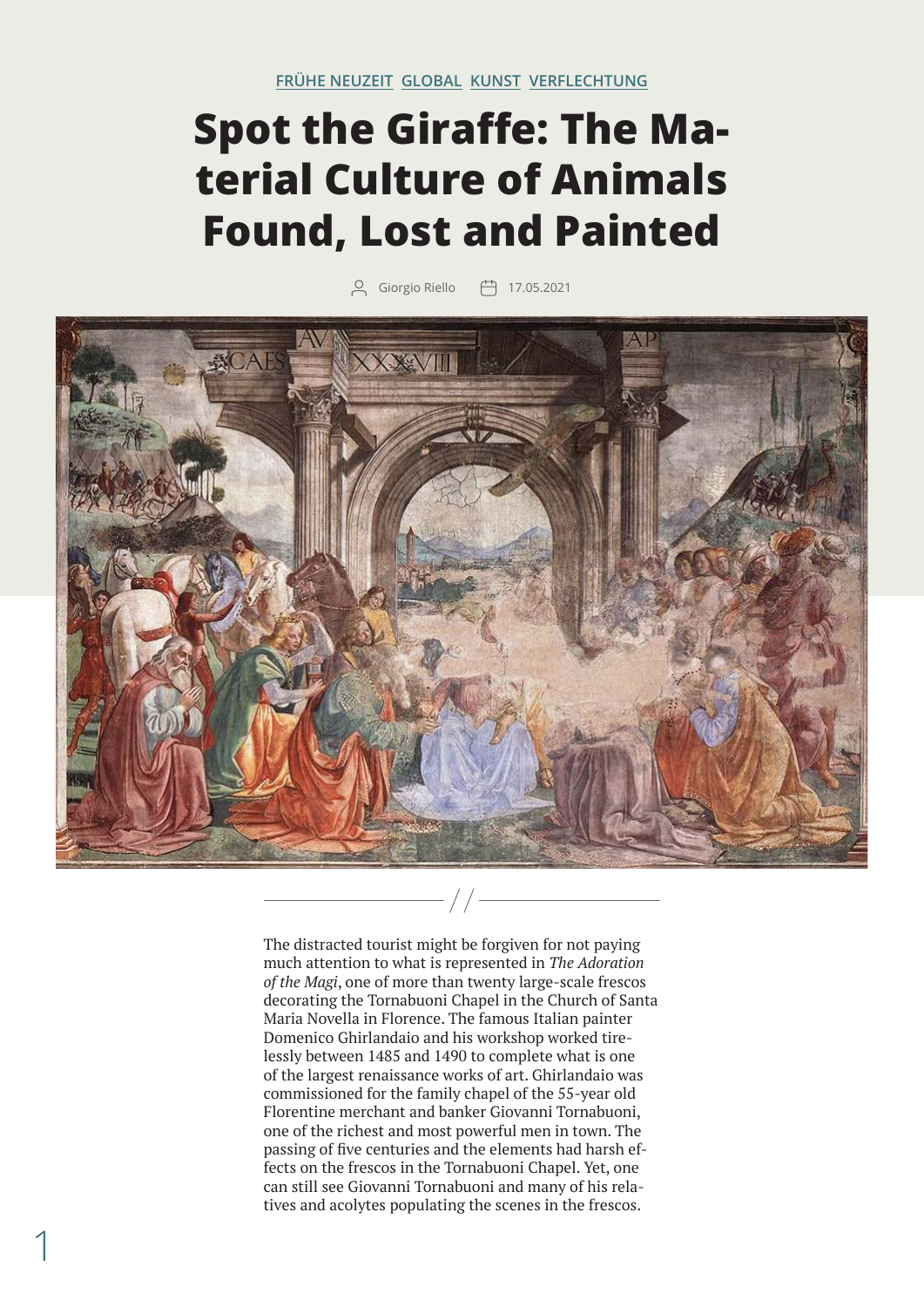Alas the Adoration is badly damaged having lost much of its central area.

<span id="page-1-0"></span>

Fig. 1: The Adoration of the Magi by Domenico Ghirlandaio, Tornabuoni Chapel, Santa Maria Novella, Florence, 1485–1490. [Source.](https://commons.wikimedia.org/wiki/File:Cappella_Tornabuoni,_Adoration_of_the_Magi_01.jpg)

Fortunately, it is a detail in the undamaged upper righthand corner that is of interest to us. In the distance, among Florentine hills and cypress trees one can spot a distinctive animal accompanied by a retinue of keepers dressed in oriental costumes and wearing turbans. Walking towards the city of Florence and the Church of Santa Maria Novella is a giraffe. We do not know why Ghirlandaio decided to insert it into the scene. Probably it might have been considered a fitting addition to the three wise men traditionally deemed to have come from 'the East'. For sure, Ghirlandaio must have had the opportunity to examine a giraffe in detail. Yet, in normal circumstances, this would not have been an easy task. The only recorded giraffe to have reached Europe since antiquity was the one that the sultan of Egypt sent to Fredrick II of the Two Sicilies in 1261. We know that Frederick gave the Sultan a white bear in return. No European medieval representations of giraffes survive, meaning that for the following two centuries knowledge of this animal must have been rare in Europe.<sup>1</sup>

It is likely that Ghirlandaio was among the large crowds that on the evening of the 18 November 1487 gathered in Piazza della Signoria in Florence. Lorenzo de Medici, the de-facto ruler of the city, had a ceremonial platform erected to accommodate the elites. Commoners crowded the square and the nearby streets. The centre stage was taken by a giraffe sent by Sultan Qā'itbāy (*c*.1416/1418- 1496) of Egypt, a gift intended to entice the support of Lorenzo de Medici in the fight against the Ottomans.<sup>[2](#page-4-0)</sup>

Recent scholarship has alerted us to the importance of gifts in diplomacy. Most commonly such gifts would have been precious artefacts, remarkable in their make and materials. The history of material culture and those of diplomacy have found a shared terrain in the analysis of transcultural gifts. Objects acted as tools of diplomacy in an unspoken language of reciprocity (or lack of) and commensurability. As diplomacy was embedded in ritual gestures often performed between rulers who never physically met, artefacts came to have pride of place in presentation ceremonies. Inventories, ambassadorial reports and extant objects show a variety of such gifts that include, among the many, porcelain and precious stones, jewels, paintings, textiles, scientific instruments, and furnishings and furniture, often presented in large quantities[.3](#page-4-0)

Animals are neither objects nor artefacts. They are living creatures and as such have agency. This is a topic that has received much attention in recent historical analyses in what is now called animal history. Similarly, material culture studies have shown how the agency of humans is mediated by those of 'things'. In this framework, however, objects tend to be passive and are conceived as tools, instruments, raw materials, garments to be worn or goods to be consumed. Animals do not fit this paradigm. This might explain why Lorenzo's gifts 'became alive': as living creatures that moved, produced sounds, and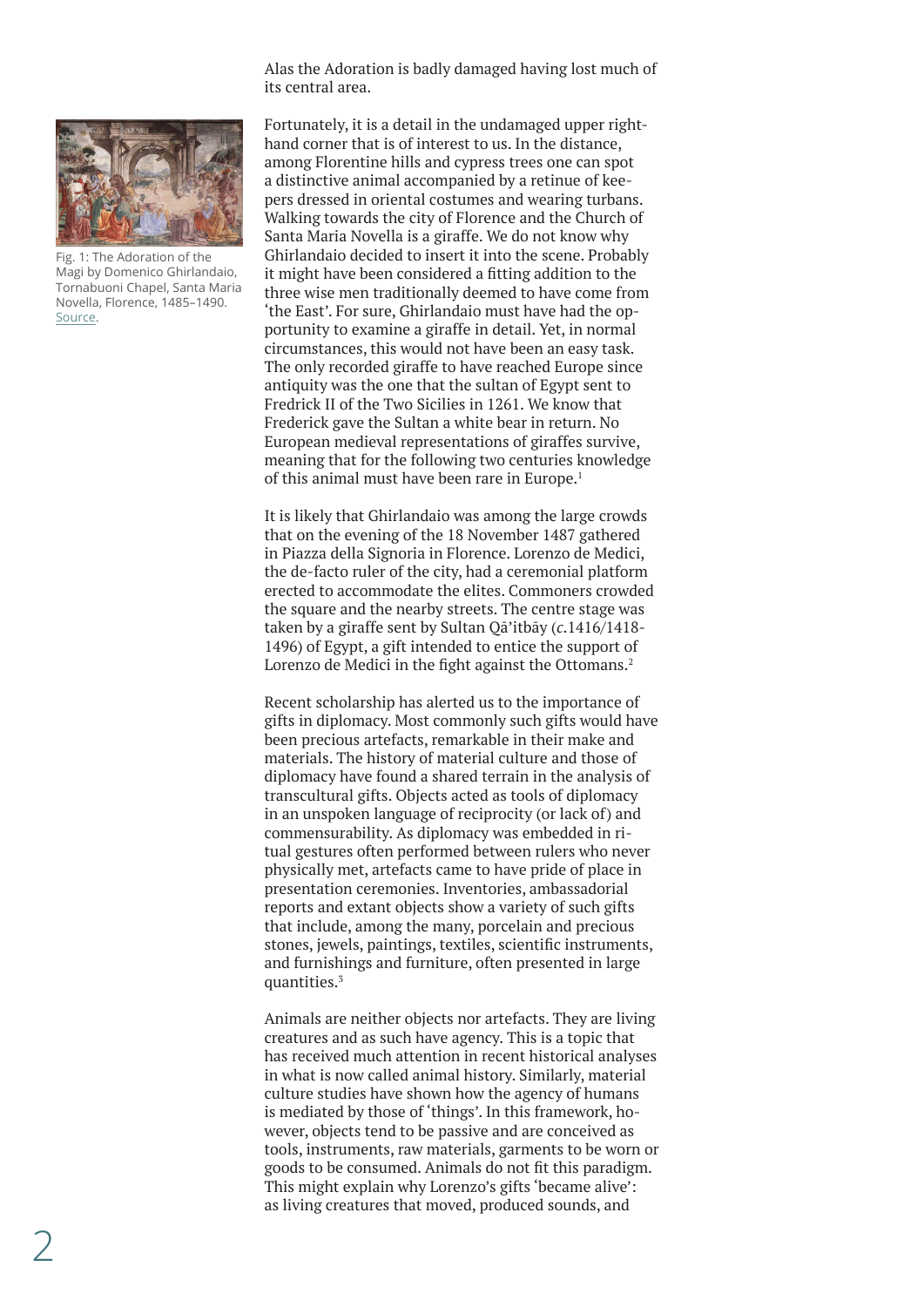<span id="page-2-0"></span>towered over people, they received the adoring attention of large crowds. This would have not happened even with the most accomplished work of art or the most luxurious artefact. Animals – unlike other diplomatic gifts – were paraded and became public 'objects'. The public spec tacle of bears, lions and other 'exotic' animals is somet hing that today belongs to the circus; yet in the renais sance it was part of urban entertainment. The Medici, for instance, had no fewer than twenty-five lions living in the Palazzo Vecchio that were set loose in an improvised arena of Pizza della Signoria together with wolves, Corsi can dogs and boars. [4](#page-4-0)

The Florentine giraffe was therefore not an isolated case. Similar public displays were common and transformed the remit of embassies and visits by delegations from the exclusive audience of the court to that of the lowly street. Thirty years after a giraffe arrived in Florence, a rhinoceros was brought to Lisbon as a gift from Sultan Muzaffar Shah II, ruler of Cambay, for Manuel I of Por tugal. The rhino became a sensation: a contest with an elephant was hastily organised to see whether Pliny the Elder was right that the two animals would fight (in fact they didn't). Part of the allure of these animals was the prestige that they brought to their owners. During the fifteenth century the Medici maintained a large menage rie that had previously featured a giant mannequin of a giraffe before being replaced by a real one.

Once they reached Europe the rhino and the Florentine giraffe had very short lives. Manuel's rhino drowned off the coast of Italy on its way as a gift (a recycled one) to Pope Leo X; Lorenzo's giraffe died strangled by her own improvised cage just months after her arrival in Florence. Yet, the stories of the rhino and the giraffe cannot be simply explained in terms of 'loss' as we would do for inanimate things. Whilst we care little about the loss of a diplomatic artefact, we do instead care about the death of the giraffe, even if this was five centuries ago. The his tory of emotions is brought into conversation with mate rial culture and animal histories.

But there is a second problem with the agency of a 'living present'. Unlike many of the diplomatic gifts that were carefully preserved in treasuries and cabinets of curio sities and whose pedigree is carefully traced through official and private sources, animals such as our giraffe simply disappeared. As Dana Leibsohn recently observed: 'The thread-count of cloth and the grain in wood tend to persist across time in ways that the warmth thrown by candlelight or the tang of a bloody battlefield does not'. [5](#page-4-0) Here loss is taken not just as a material attribute or an emotional event, but as a methodological problem. Historians of material culture have to acknowledge their inability to 'access' the materiality of the object at stake. There is no object-based research, nor object handling here. Not even the bones of the giraffe have survived.<sup>[6](#page-4-0)</sup>

What we are left with is instead a visual representation of a giraffe. The relationship between the material and the visual is a field fraught with difficulties and the work of Susanna Burghartz has done much to help us unders -



Fig. 2: 'Giraffe' in Pierre Be lon's Les observations de plus ieurs singularities et choses memorable ... (Paris, 1553). [Source](https://commons.wikimedia.org/wiki/File:Portrait_de_la_Giraffe_-_Belon_Pierre_-_1554.jpg) .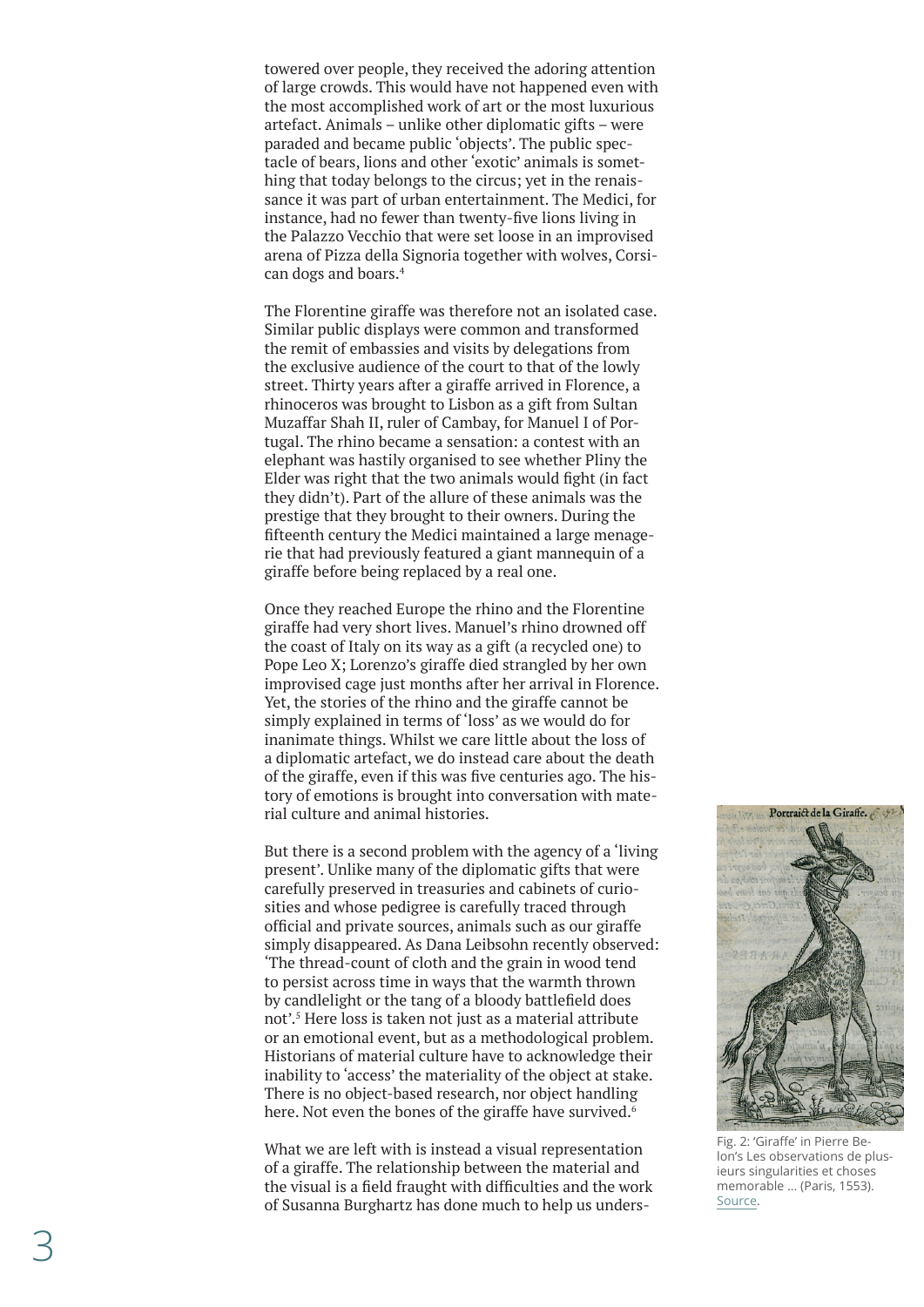<span id="page-3-0"></span>tand issues of transposition, codification and recodification. Histories of art are peppered with representations of giraffes. Rarely these were first hand. Pierre Belon was among the few who had the opportunity to see a giraffe: 'a very beautiful beast of the gentlest possible disposition', he observed of the animal he saw in Cairo.<sup>7</sup> He deemed the animal to be of such interest that it deserved representation in his work (Figure 2). We do not know whether Belon knew about the giraffe that arrived in Florence more than sixty years earlier.

It is the power of reproduction of representation – rather than the real animal – that allowed the giraffe to enter the European imaginary. One might say that it was not Lorenzo's real animal but its representation in Ghirlandaio's fresco that kept the visual imagination of giraffes alive in Europe. Florence remained key to this: here giraffes can be seen in the 'Adoration of the Magi' by Andrea del Sarto (1511) in the Santissima Annunziata church, in 'The Gathering of Manna' (1540) by the Florentine Francesco Bacchiacca now displayed at the National Gallery of Art, Washington; the 'Ambassadors pay homage to Lorenzo the Magnificent' (1556-58) by Giorgio Vasari and Marco da Faenza, in the Lorenzo the Magnificent room in Palazzo Vecchio; and the animal



Fig. 3: Bernardino Poccetti, Deer or Giraffe (?), decorations of the vaulted ceiling in the Grotta Grande, Boboli Gardens, Florence, 1586–87. Sourc[e: Attributed to Saiko](https://commons.wikimedia.org/wiki/File:Grotta_del_buontalenti,_prima_sala,_soffitto_06_Bernardino_Poccetti.JPG).

represented on the vaulted ceiling in the Grotta Grande in the Boboli Gardens in Florence by Bernardino Poccetti (1586–87) (Figure 3).

I am sure further research will unearth more giraffes hidden in Florentine frescos and paintings. Representations were more important than real animals: it was not until 1827 that another giraffe is recorded as having reached